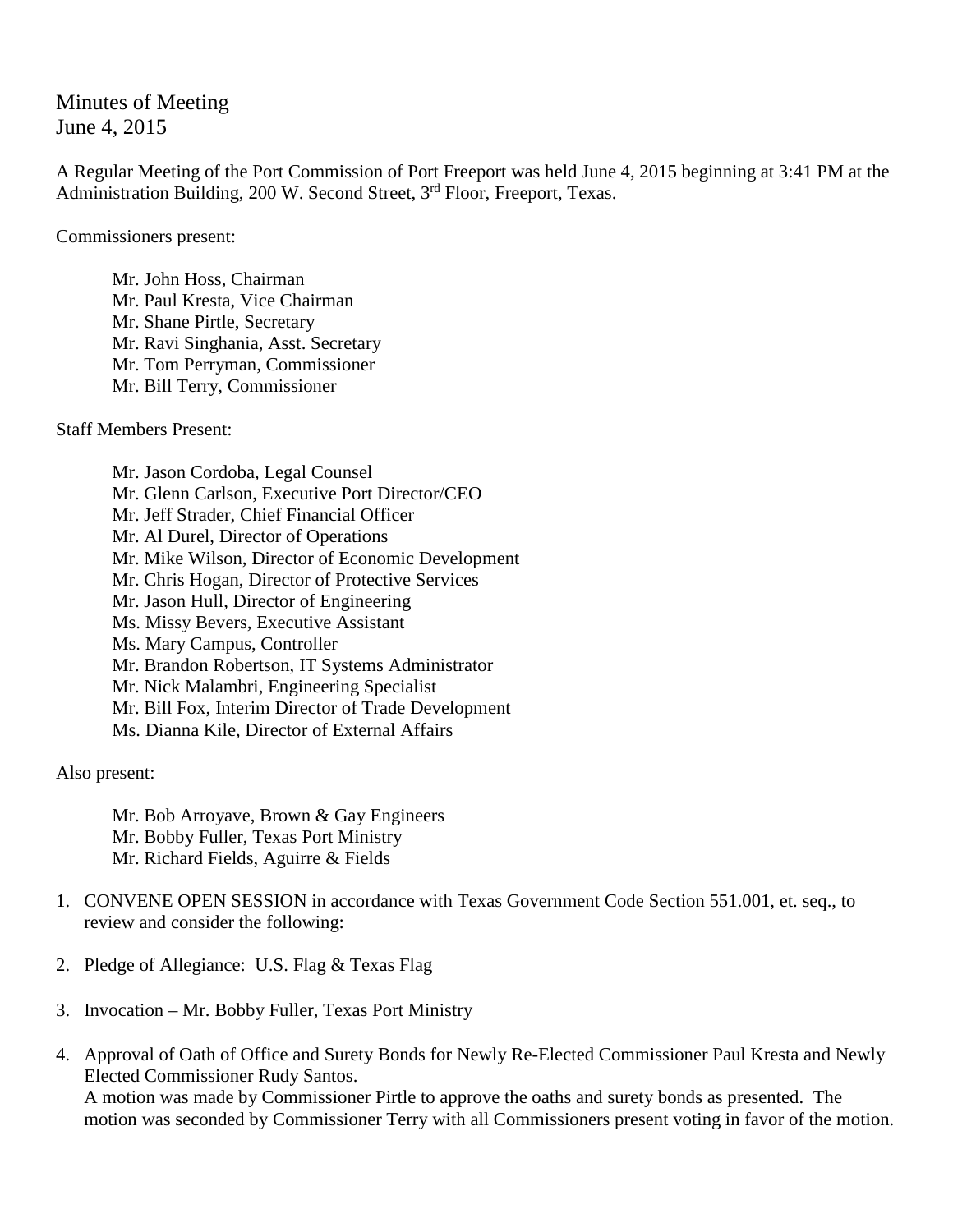5. Election of Officers for the Port Commission for the period June, 2015 – May, 2017.

Commissioner Hoss opened the floor for nominations of Chairman. Commissioner Terry nominated Commissioner Singhania as Chairman. The motion was seconded by Commissioner Kresta. With no opposing nominations, Commissioner Terry made a motion to accept the nomination of Chairman by acclamation. The motion was seconded by Commissioner Hoss.

At this time, Commissioner Singhania presented Commissioner Hoss with a plaque and gift as a token of appreciation for his service as Chairman for the past term.

Commissioner Singhania made a motion to nominate Commissioner Terry as Vice Chairman, Commissioner Kresta as Secretary and Commissioner Santos as Assistant Secretary, respectively. The motion was seconded by Commissioner Hoss with all Commissioners present voting in favor of the motion.

6. Approval of minutes of the Regular Meeting held May 21, 2015.

A motion was made by Commissioner Terry to approve the minutes as presented. The motion was seconded by Commissioner Hoss with all Commissioners present voting in favor of the motion.

- 7. Reports from Executive Staff & Commissioners:
	- A. Receive report from Executive Port Director/CEO on activities and matters related to federal, state and local governmental affairs. Port tenant updates, USCOE, rail issues, HGAC/TPC, AAPA Committees, leases, contracts, upcoming Port and civic events and other related administrative and governmental affairs.

Mr. Carlson reported that General BG Hill from the U.S. Corps of Engineers in Dallas plans to visit Port Freeport the week of June  $15<sup>th</sup>$ . The finalized date and time is forthcoming. The GRR is still waiting for the Asst. Secretary of the Army's signature. Congressman Weber did send a letter of support encouraging signature so the project can move forward. June  $10<sup>th</sup>$ , the transition will take place between Paul F. Richardson Associates and HDR for the managing of the Freeport Harbor Channel Improvement Project. Phase I of construction for Hoegh is 99.9% complete. GM volume projections for August – December is slightly over 31,000 vehicles for export with another 6,000 imports from Asia anticipated. Mr. Carlson also reported on a meeting with Dole held earlier this week and reported that the Rail District bylaws are currently in review.

B. Receive report from Commissioners on matters related to meetings and conferences attended, Port presentations and other related Port Commission matters.

Commissioner Hoss reported attending the Highway 288 Rotary in Pearland. Commissioner Singhania reported that the Brazoria Country Petrochemical Council expressed an interest in hearing about Port Freeport and the projects.

8. Receive comments from the Public.

There were no comments.